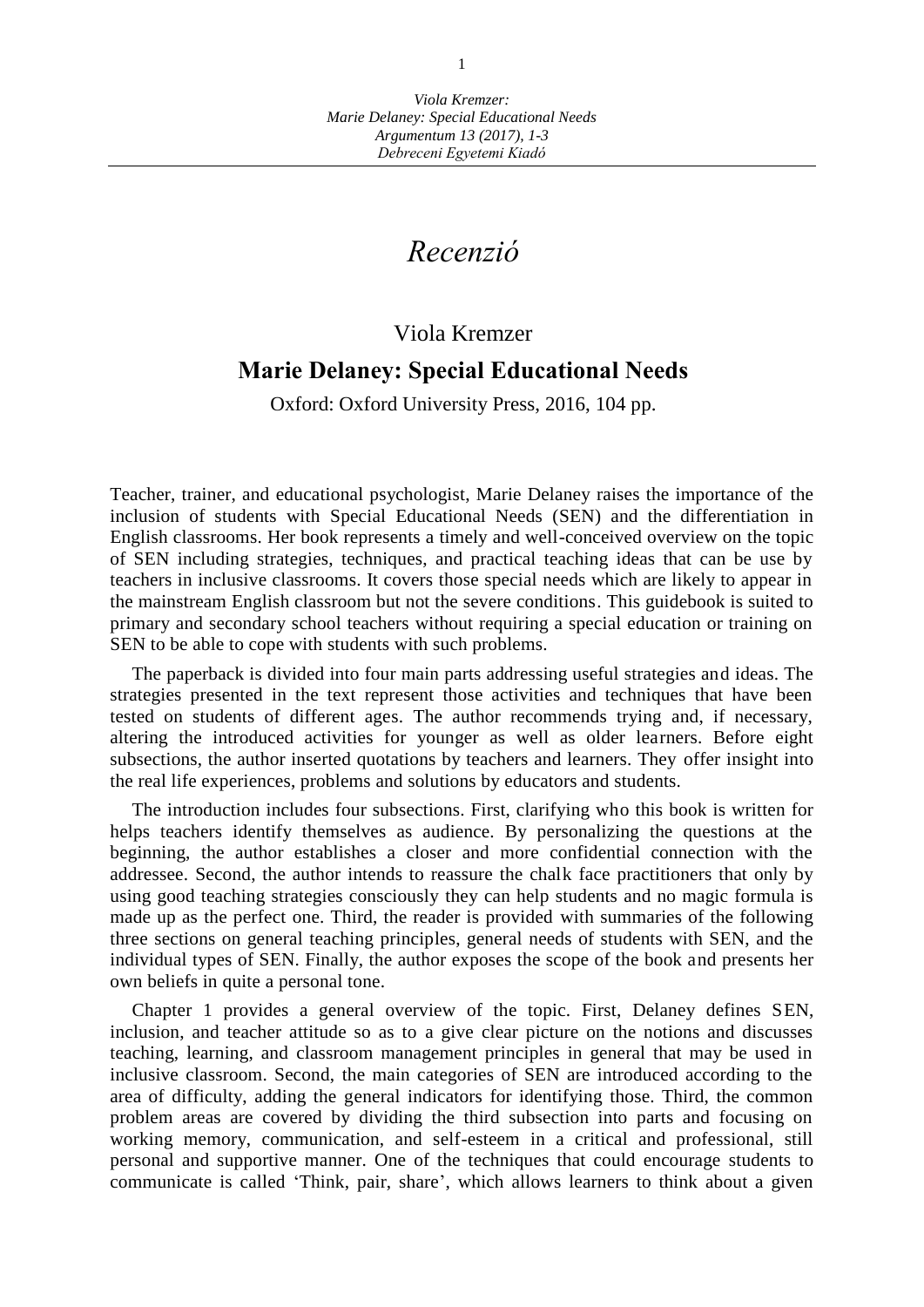question for two minutes, discuss it in pairs for one minute, and then share their ideas with the group. The three stages help those students, who find it challenging to speak up in front of the class. They can first test their ideas with a partner and later they may be more open in front of the whole group. It can help not only students with SEN but also learners with lower proficiency level and lower self-esteem.

Chapter 2 addresses three main ways of working with students in an inclusive classroom. The author highlights the importance of making progress in learning with students on different proficiency levels and with different skills. It is claimed by Delaney that students learn in various ways thus teachers ought to provide parallel activities. The author raises the importance of working together with professionals and parents to provide appropriate solutions for students in their learning process. In Delaney's book, Sally Farley introduces the assistive technology (AT) that allows students with SEN to overcome their barriers. As Farley highlights, the right AT programs can help students work independently, gain confidence, or overcome frustration.

Chapter 3 further broadens our view on SEN by giving information on specific types and advising practical teaching strategies. The readers are given the opportunity to familiarize themselves with seven types of SEN represented in a straightforward and explicit way. Even those practitioners who did not attend any specialist training can easily cope with the explanations and the recommended strategies. One of these strategies, which is to be pointed out, makes students find out what it feels like to walk in the shoes of a student with SEN: 'Walk in my shoes'. Delaney focuses on dyspraxia here and offers an activity in which students use a pair of thick gloves, a piece of string, and some beads. They need to wear the gloves while threading the beads onto the string. This is how they can get to know more about the situation of those who have dyspraxia. This strategy can be altered to fit different types of educational needs.

The layout of the book is clear and the chapters are presented in a logical way. Providing check-up questions for the audience generates a conversation between the reader and the author. These 'Ask yourself' sections make teachers monitor themselves and the way they use techniques or activities. Some key advice is highlighted and indicated with 'Getting it right' headings. They may serve the teachers right by emphasizing certain rules and suggestions which provide a quick overview of the teachers. The author's task suggestions are indicated with 'Try this' headings which set out various solutions for dealing with any area of English language learning. Another further peculiarity of the book is that no reference is listed, although useful websites are noted at the end of the book. These websites may appear to be useful and advantageous for those teachers who are interested in or concerned with the topic.

Although all of the introduced activities support learning process, they cannot be used in an everyday English classroom because of the limitations of an English teacher, such as time and deadline until the textbook is to be finished. However, these activities would serve the students and their language development during an after-class lesson.

Overall, Special Educational Needs is a relevant and meaningful collection of teacher strategies and ideas, and a valuable resource for teachers. It gives insight into a great variety of teaching practices that educators can explore and learning strategies they can recommend and teach. The activities represented in the guidebook scaffold students' learning and